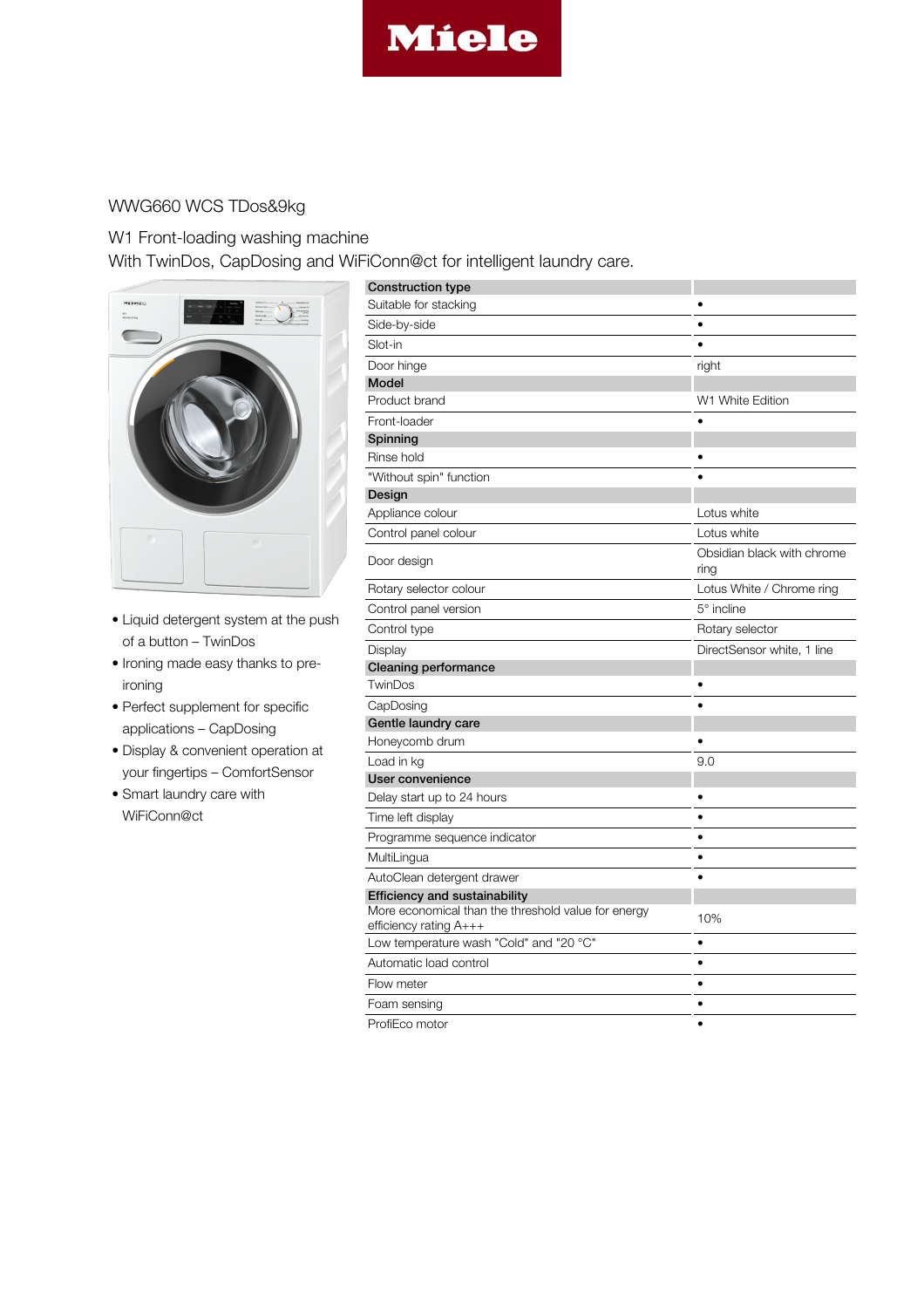

## WWG660 WCS TDos&9kg

W1 Front-loading washing machine With TwinDos, CapDosing and WiFiConn@ct for intelligent laundry care.



| Wash programmes                  |                        |
|----------------------------------|------------------------|
| Automatic plus                   |                        |
| Minimum iron                     | $\bullet$              |
| Delicates                        | ٠                      |
| Shirts                           | $\bullet$              |
| Silk (hand-washable)             | $\bullet$              |
| Woollens (hand-washable)         | $\bullet$              |
| Express 20                       | ٠                      |
| Dark garments / Denim            | $\bullet$              |
| Outerwear                        | ٠                      |
| Proofing                         | ٠                      |
| Sportswear                       | ٠                      |
| Clean machine                    | $\bullet$              |
| Cottons Eco                      | $\bullet$              |
| Separate rinse/Starch            | $\bullet$              |
| Drain / Spin                     | $\bullet$              |
| ECO 40-60                        |                        |
| <b>Wash options</b>              |                        |
| Short                            |                        |
| Soak                             | ٠                      |
| Pre-wash                         | $\bullet$              |
| Water plus                       | $\bullet$              |
| Additional rinse cycle           | $\bullet$              |
| Extra quiet                      | ٠                      |
| Pre-ironing                      | $\bullet$              |
| <b>Buzzer</b>                    | $\bullet$              |
| AllergoWash                      |                        |
| Appliance networking             |                        |
| Miele@home                       |                        |
| MobileControl                    | $\bullet$              |
| ShopConn@ct                      | $\bullet$              |
| WiFiConn@ct                      | $\bullet$              |
| Quality                          |                        |
| Suds container                   | <b>Stainless Steel</b> |
| Counterweights made of cast iron |                        |
| <b>Safety</b>                    |                        |
| Water control system             |                        |
| Safety lock                      | $\bullet$              |
| PIN code lock                    | $\bullet$              |
| Optical interface                | $\bullet$              |